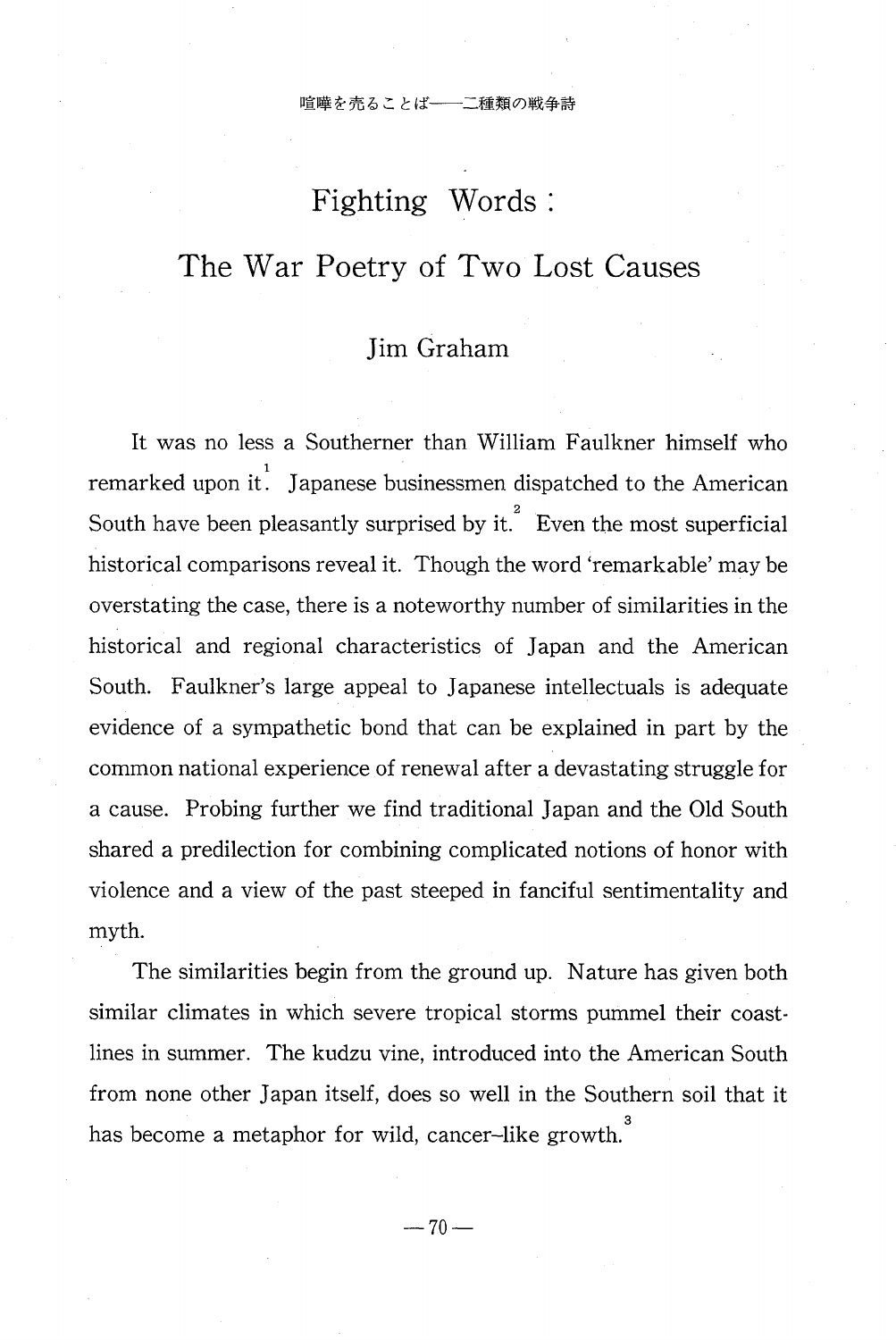In human affairs both societies are at once celebrated for their hospitality and condemned for their xenophobia. Each has evolved and adapted ideologies of hierarchy — social ladders that vanish into the clouds of myth. Each has contrived convoluted arguments to justify the basest exploitation of the socially inferior Other, a justification that has ultimately driven both to the bloody extremes of national suicide.<sup>4</sup>

And if it is agreed that art somehow matters, that creativity and genius are essential to the mental health of a nation, then each has shown where *war is hell* on a part of the national life that General Sherman himself may not have given much thought — poetry.

First, it is useful to keep in mind that there were times when poetry mattered to a much greater public in much the way movies affect mass culture in our world today. The very thought that the Bush administration might have acknowledged the contributions of America's poets to the victory in the Gulf seems patently ludicrous. Yet had the Japanese emerged victorious in their attempt to dominate East Asia and the Pacific, Japan's poets would no doubt have felt worthy of some recognition for their part. It is a fact that poets did more recording of the war through their craft than the prose writers of the day.<sup>5</sup> Given these circumstances it is clear that the poet was regarded as having some important function in military operations, not only as chronicler but as a crucial manipulator of the nation's morale. Indeed, poetry had long been regarded as part of the military art itself, with many warriors being outstanding poets as well; the practice was no less common among the average civilians or soldiers who could find it as natural to write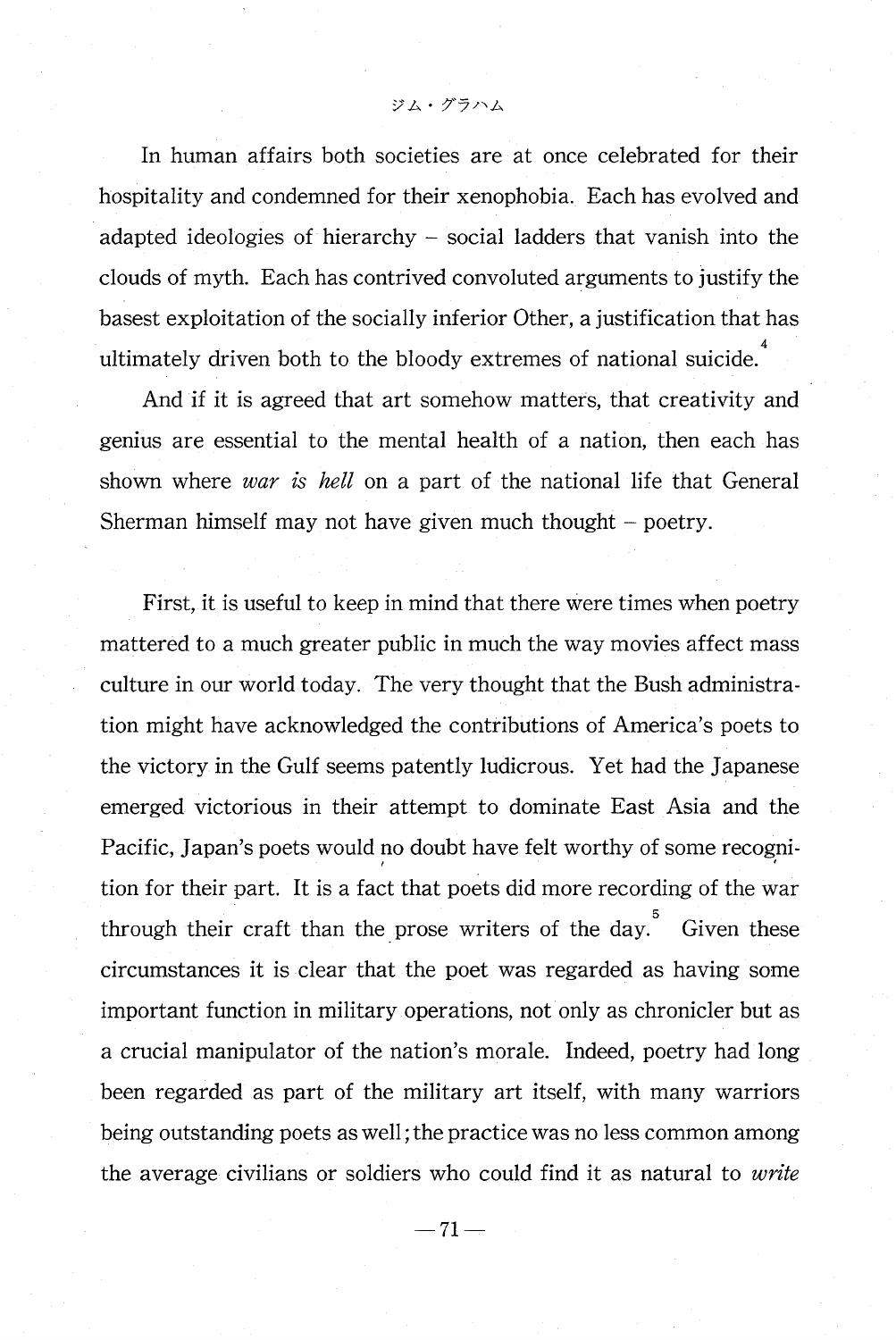poems, however unextraordinary, as to read them in their newspapers and magazines.

 Carl Bode, in his Anatomy of American Popular Culture, 1840- 1861, begins his chapter on poetry pointing out that, hard as it is to believe, "house-wives, merchants, ministers, and clerks often had a little volume of verse handy at their table or bedside." $\degree$  In other words, the poet had a much greater audience then, and, we would assume, a greater value as a propaganda tool.

If this was the case for the nation in general, the South was an exception. In his monumental Mind of the South, W. J. Cash tells us that culture in the antebellum South was "a superficial and jejune thing, borrowed from without and worn as a political armor and a badge of rank; and hence  $\ldots$  not a culture at all." Politics was culture, not poetry or those other endeavors of mind enrichment that were consid ered "anemic and despicable... fit only for eunuchs." What poetry that did emerge from the South was mainly of local color (with Poe as the singular and notable exception) , imitative of the British and suffering from excessive fixations on meter and word sounds. While regional prejudices may be partly to blame, critics of the time concurred there wasn't much of note in Southern poetry and anthologists virtually ig-nored it. A buccolic landscape of drawling ignoramuses is a tempting conclusion to draw about the Old South, but statistics of the time suggest that the American South had more college educated men and women per capita than the North or any other part of the world!

The Old South was probably somewhere between what Cash claims

 $-72-$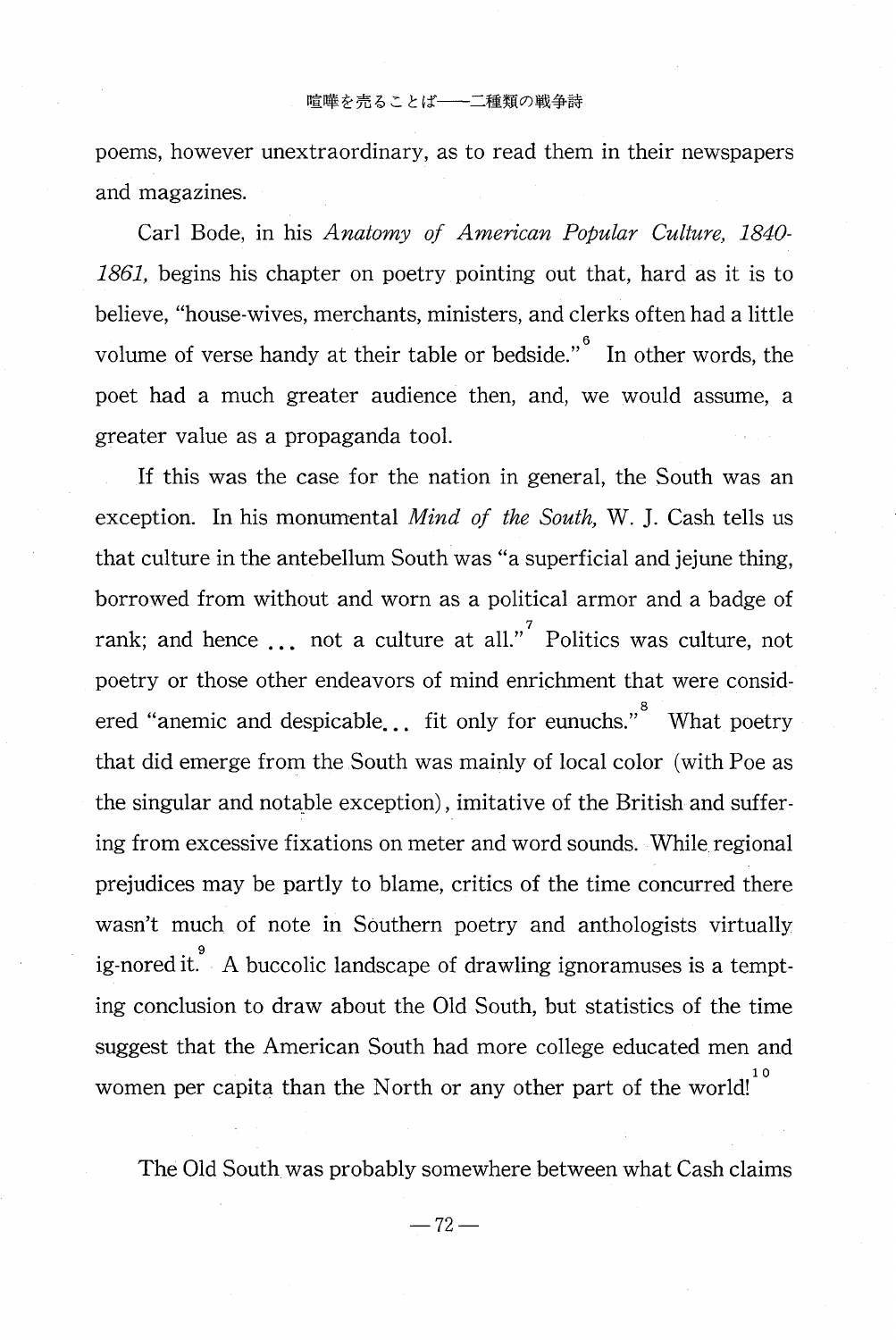and the dubious tales numbers tell which make no mention of quality or content. There are no impressive conclusions to be drawn from a relationship between formal education and literary creativity. On the other hand, we cannot expect much poetry of any kind to come out of a land of illiterates. My question here, however, is not so much one of literacy ratios as it is how literacy is used by the true believer to put fire into a nation's call to arms.

There seems to be a general consensus among historians and critics that modern warfare has killed the epic masterpiece.<sup>11</sup> While some may argue to the contrary, it is difficult to find anything to rival the *Iliad* in the industrial age. There is no human drama more perennial than war, yet the long march from flaming spears to ICBMs has somehow left war poetry on the wayside to massage its sore feet. And even as technology has offered new and chilling ways to kill, it has also offered the printing press. The military uses of the printed word have proven formidable, often couched in the highfalutin romanticism of ancient legends. Send in the poets!

During the American Civil War -and the wars of Japan's modern age, the word 'chivalry' was used to denote a tone of superiority and righteousness. In the rehearsal for the Greater Asian War fought against China in 1894, one song celebrated "Our empire, in benevolence and chivalry." $\frac{12}{12}$  A decade later a no less soberminded intellectual than the Christian writer Nitobe Inazô used Japanese chivalry, *bushido*, as a base by which to explain the "soul of Japan" to fascinated but gullible Western readers. More than thiry years after his litte book in English called Bushido appeared, Japanese-style chivalry took an uncharacteris-

 $- 73 -$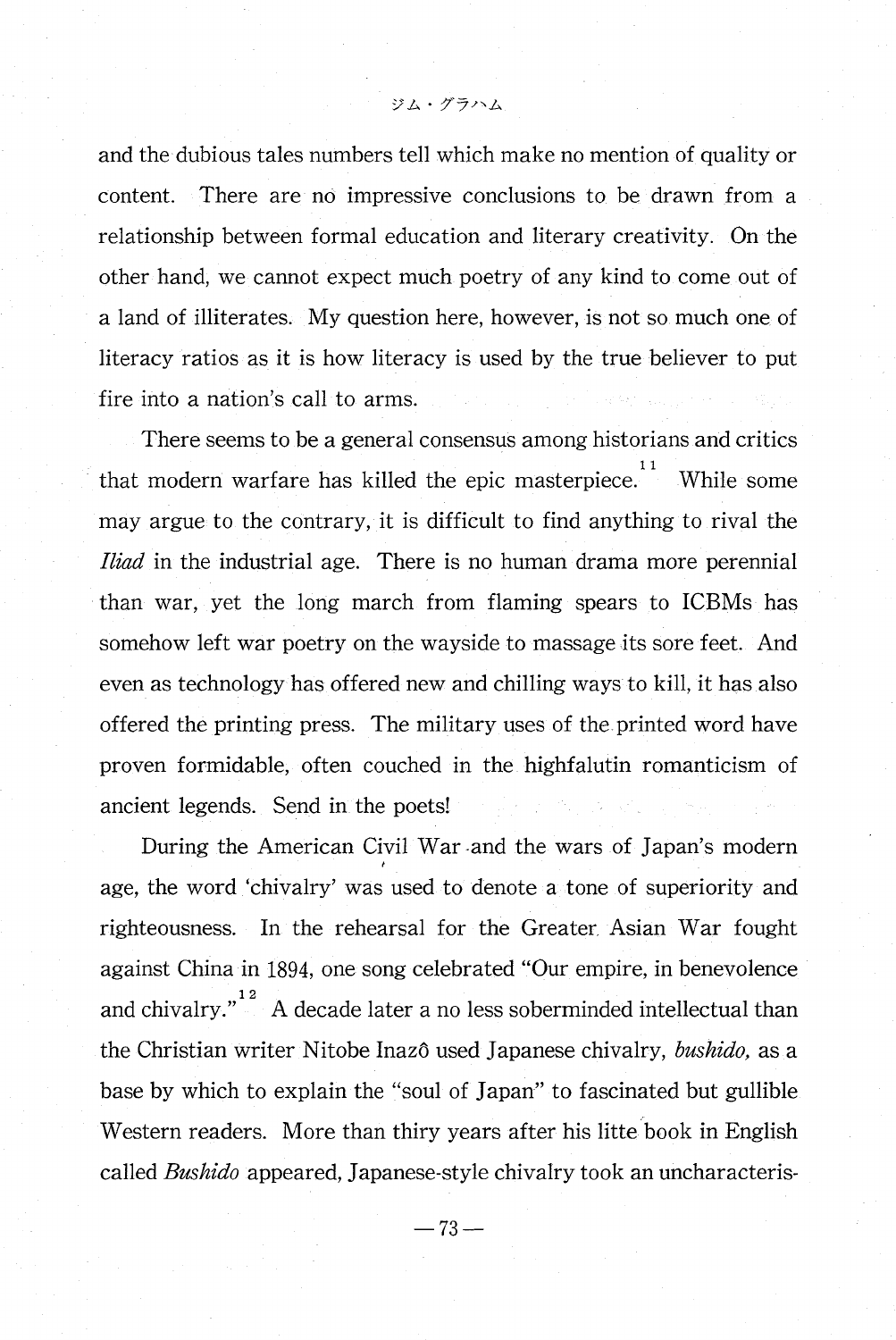tically democratic turn when, to borrow Huey Long's phrase, it was "every man a samurai ," accountable to their lord and living god, the Emperor.<sup>1</sup>

 As late as the February 1864 entry of Mary Chesnut's celebrated diary we find 'chivalry,' here in the title of a Paul Hayne poem Chesnut has copied. Entitled "The Chivalry of Our Day," it begins: "Ah foolish souls, and false! who loudly cried/ 'True chivalry no longer breathes in time! '/ Look round us now; how wondrous, how sublime./ The heroic lives we witness! far and wide,/ Stern vows by sterner deeds are jus tified...  $n^{14}$  Not all Southereners were moved by such battle cries. Mark Twain believed the South's pretense of a chivalric heritage was preposterous and in large part the cause of the war. Twain put the blame squarely on the immensely popular works of Sir Walter Scott which invited every Southern "gentleman" to fancy himself "a major or a colonel, or a general or a judge." $1$ 

The anguish of bloodspilling always called for some poetic sparkle, if not poetry in the strict sense of the word. The Japanese government plucked an obscure phrase from a sixth-century Chinese history which described the massive deaths of those civilians and soldiers who chose to die rather than face the dishonor of capture. Gyokusai, ("smashed jewel") was for many Japanese a powerfully moving way to describe the death of loved ones at war, imparting both the purity and the high morals of the dutiful samurai who knows how to die. (The gist is that it is nobler to smash one's jewel, the most precious possession, than compromise a single tile upon one's roof.)  $\overline{ }$ 

Yet another poetic Japanese symbol of the fallen warrior is, of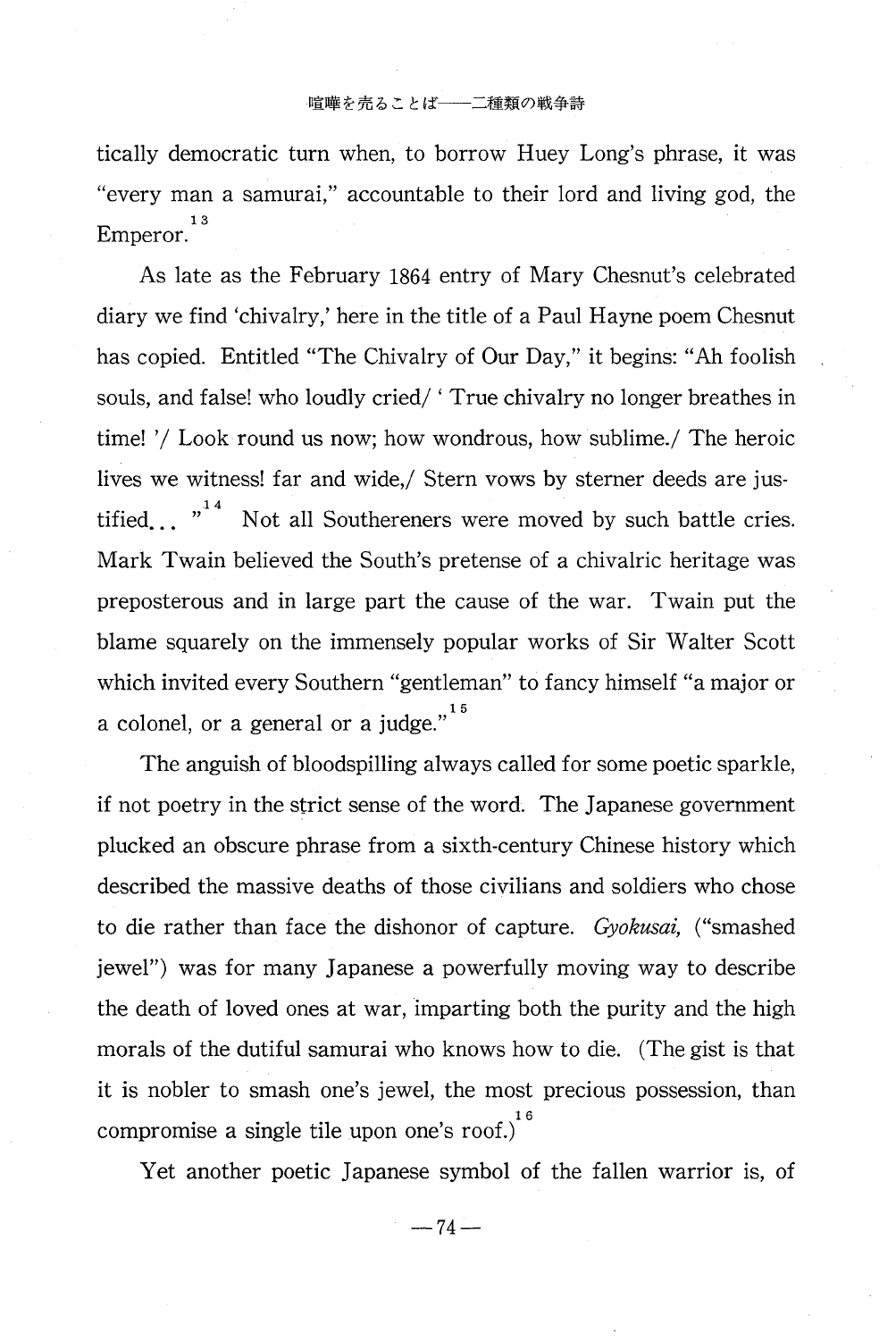course, the indigenous cherry blossom. Nitobe notes that the rose, for all its fragrance, is thorny and reluctant to drop from its stem. The sakura, however, is always fresh when it falls.<sup>17</sup> The comparison with the samurai is irresistible and compatible with the aesthetics of sacrifice in bushido. A kamikaze pilot was mindful of this when he wrote this haiku: "If only we might fall/ Like cherry blossoms in the Spring — So pure and radiant!"  $^{18}$  Dying was an orgasmic triumph for the spirituall pure Japanese fighter. Or to put it another way, it was a profound disgrace not to die when duty called.

The death of the Japanese warrior was assigned simple, delicate symbols that in themselves do not specifically relate to human tragedy. In these beginning lines from "The Unknown Dead" (1863) by Henry Timrod, death is futile and grim: "The rain is splashing on my sill,/ But all the winds of Heaven are still,/ And so it falls with that dull sound/ Which thrills us in the churchyard ground,/ When the first spadeful drops like lead/ Upon the coffin of the dead." Death is likened to nothing, but is what it is. There is no radiance or beautiful day to highlight a spectacular liberation from mortal dust. Timrod gives us rain, dirt, shovel, and thud after thud upon a coffin lid.

A more intimate tribute makes use of 'chivalry' as a synonym for personal honor in physician Francis Orray Ticknor's moving "Little Giffen." Ticknor had rehabilitated the sixteen-year-old Issac Newton Giffen after a miraculous escape from death in October of 1864, only to have him perish in one of the war's final battles. There is a deep sense of war's futillity here, but as the poem reveals in its final verse, it is a tribute to Giffen's valor: "I sometimes fancy that, were I king/ Of the

 $-75-$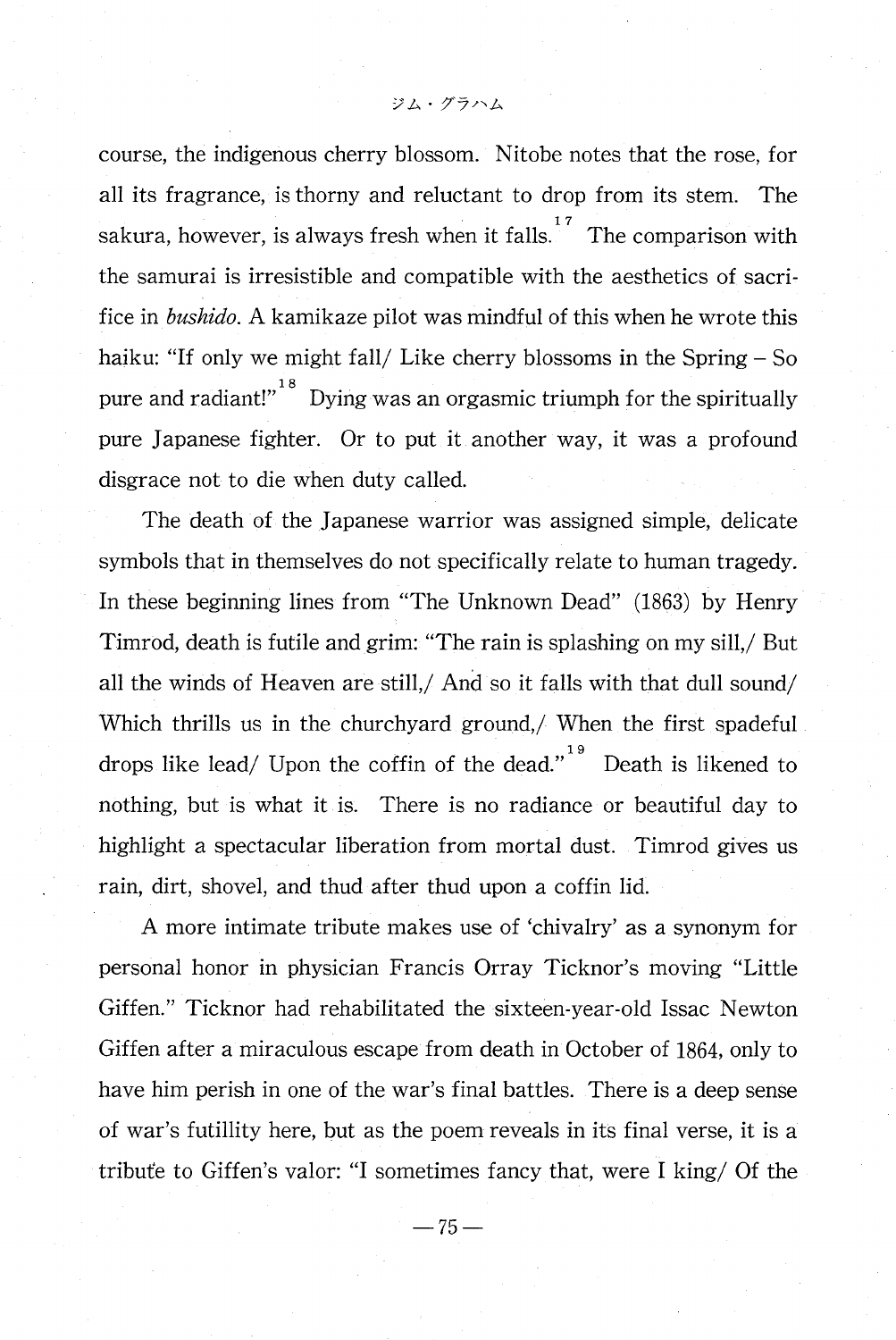#### 喧嘩を売ることば–––二種類の戦争詩

princely knights of-the Golden Ring,/ With the song of the minstrel in mine ear,/ And the tender legend that trembles here,/ I'd give the best on his bended knee,/ The whitest soul of my chivalry,/ For Little Giffen, of Tennessee."<sup>2</sup>

 No discussion of romantic Southern war poetry is complete without mentioning the all important role of woman. Although his paean "To the South" is not directly addressed to women , James Maurice Thompson is quick to name them, the bearers of Southern heritage, as well as rhapsodize over the South's "slumbrous clime" with its "fig, peach, guava, orange, [and] lime." "Widow of fallen chivalry!" he urges," "No longer look sadly behind,/ But turn and face the morning wind,/ And feel sweet comfort in the thought:/ "With each fierce battle' s sacrifice/ I sold the wrong at awful price, And bought the good, but *knew it not,*" (Italics Thompson's.) It was the chivalrous knight's sacred duty to protect womanhood from whatever enemy, real or imagined, that might tarnish it Thompson implicity suggests that God will protect them if only the South remain free.<sup>2</sup>

War specific poems mixing woman and chivalry include William Gordon Mc-Cabe's "Dreaming in the Trenches" — a sentimental reminiscence of home. Written about the Petersburg siege of 1864, the poem harkens back to the "grim repose" of the British ancestors whose portraits adorn the walls, the "fading firelight" and the glow it casts on the woman the soldier has left behind. Seated restfully in her "low arm-chair," she holds the "old Romance" with its many tales of knightly adventures that tempt her to dream. The poem ends with the resolve

 $-76-$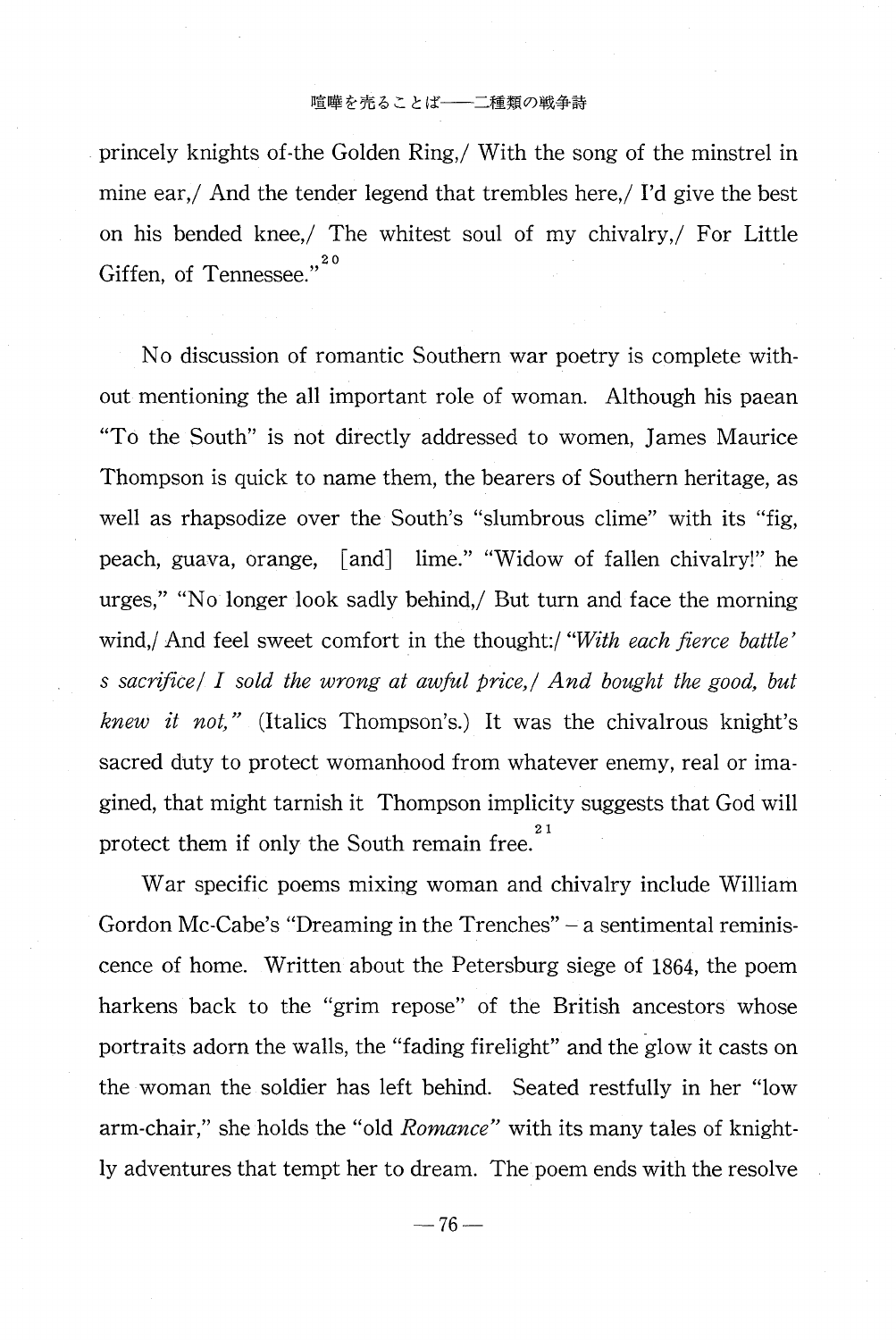that whether or not he returns alive, the soldier will always be true.

The Southern soldier was far more demonstrative toward expressing love for his woman. Before knowing what war really was, the soldier found in it a special thrill that made him feel he was really that knight in that romance. Indeed, it was the woman, whether as mother, wife or lover, that pointed the way to the battlefield. War was for the long suffering Southern woman an opportunity at long last to be seen and heard in public without raising a brow of suspicion, and the feisti ness that was unleashed has become a thing of legend.<sup>23</sup> Japanes women, too, enjoyed a reputation for stoic quiet, though war allowed a shrill admonition for the cause now and then from the distaff side. Such aggressiveness was not exactly the image of Mom that loving sons in the trenches may have remembered.

The Japanese sculptor-poet Takamura Kôtarô pays his salute to the fair sex in "All Women Are Mothers." As Nitobe pointed out, bushido "tried to gauge the value of woman on the battle-field and by the hearth. There she counted for very little; here for all." If it is at the 'hearth' that woman wields the most respect, then it is no surprise that 'warmth' is the single best adjective for describing mother. Indeed, Takamura uses it repeatedly: "Warm, warm,/ Mother is warm alas./ The protecting wife is the protecting mother." This "maternal magnetism issuing from the skin" is a property shared by all females from age one to one hundred, "enveloping" and "nurturing" the nation: "All women are mothers,/ Heaven and earth are rooms of merciful love." $2$ Mother the nurturer and mother the authority figure obviously carried more weight for the war effort than titillating reminders of wives and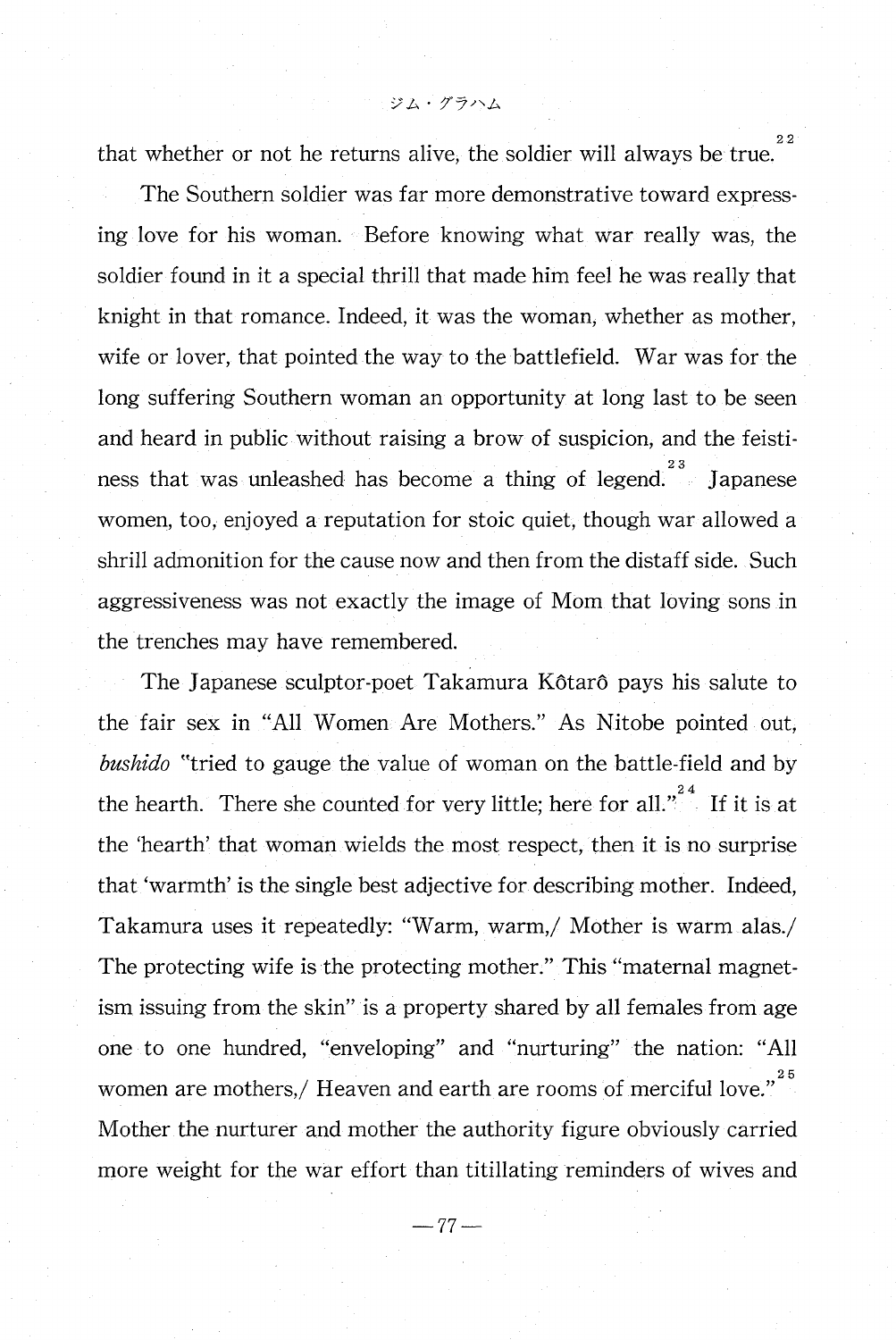girlfriends to sap a soldier's strength.

The lover and the warrior are kept separate in *bushido* where there is no room for cloying sentimentality between man and woman. Strictly speaking, the traditional warrior serves his lord, not his wife. The truth, of course, is samurai were already history when the Pacific War was fought, and it is risky to ascribe samurai virtues to grunts when some samurai themelves did not have them. Nevertheless, expressions of love between man and woman during this time were typically understated, as in this poignant verse from the popular song "Will You Leave Tomorrow?": "As I look at the clock — about now/ You are getting off the train — or on the ship/ Will you by seasick? Will there come a storm?/ In the clear evening sky – the married couple's star."

Naturally, with such noble traditions of honor, duty and valor behind him (and her), the chivalrous nationalist is incapable of defeat. As outdoorsmen, Southern fighters prided themelves on their toughness and endurance, attributes which Japanese saw as part of their own mythic uniqueness, Saitô Ryu, himself a former general, penned this salute to the Japanese soldier's *gaman* in classic *tanka* form: "The cheer fulness/ Of the soldier who fights/ Certain of victory  $-$  / Even when struck by a bullet,/ He still goes on smiling."  $\overline{2}$  Classical verse with its rigidity of rules brought out an appropriate starkness to war poetry that the self-conscious artiness of the new, Western influenced forms could not reproduce.

 In this verse from Margaret Junkin Preston's "Bivouac in the Snow," we find a bloodless but equally boastful claim to invincibility.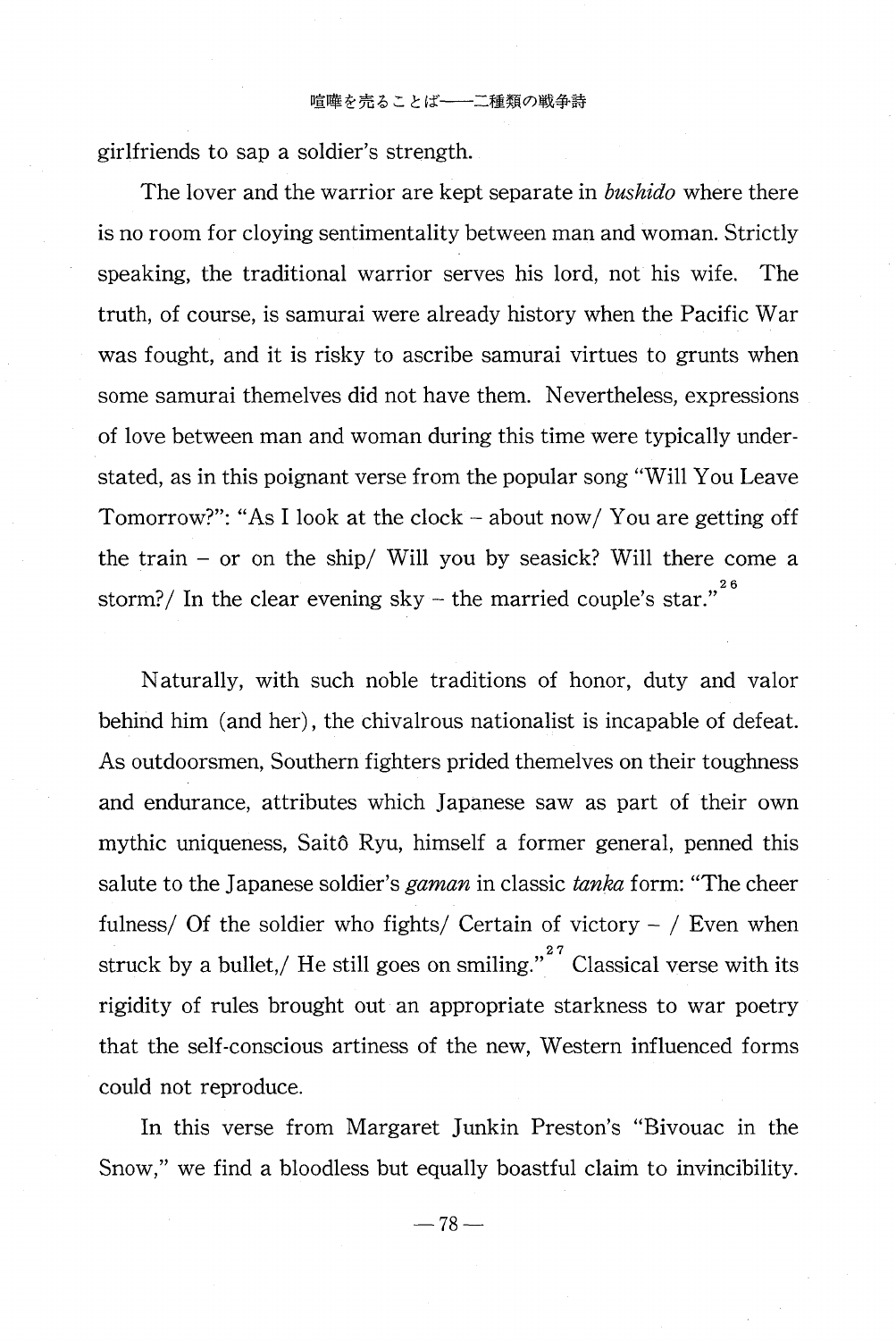Preston, wife of the Virginia Military Institute's founder J. T. L. Preston, may have been writing from actual observations or experience: "Round the bright blaze gather ,/ Heed not sleet nor cold; Ye are Spartan soldiers,/ Stout and brave and bold./ Never Xerxian army/ Yet subdued a foe/ Who but asked a blanket/ On a bed of snow."

Invincibility is by nature as much a quality of the enemy's inferiority as it is a quality of one's own strengths. The reader is well aware of the varied historical factors involved in the entirely separate struggles of these two nations, It may seem foolhardly to rate one war as somehow more tragic than another. All wars are tragic. But there is an extra bitterness to civil wars which complicates the heartbreak to levels unknown in wars against neighboring lands or the rest of the whole world. With brother against brother, father against son and friend against friend, it is hard to find the Yankee enemy characterized in anything quite like the language of Hino Ashihei's "swarms of hairy, twisted-nosed savages."<sup>29</sup> The "Northman" of James Maurice Thomp son's "To the South" does come to mind, "fierce and grim/ With hoary beard and boreal vim... "<sup>30</sup> but it does nothing to dehumanize the enemy beyond emphasizing his colorless `northernness.' In their most heated lyrics some poets may use the word "hordes" or the disparaging "Dutchmen" so popular among English -speaking xenophobes , but there was little impugning of northern anatomy when, after all, they could be kinsmen.<sup>3</sup>

 Curiously enough, the American South to the wartime Japanese was a haven of 'pirates and adventurers', the flipside to Puritan intoler ance and self-righteousness.<sup>32</sup> With an uncommon combination of

 $-79-$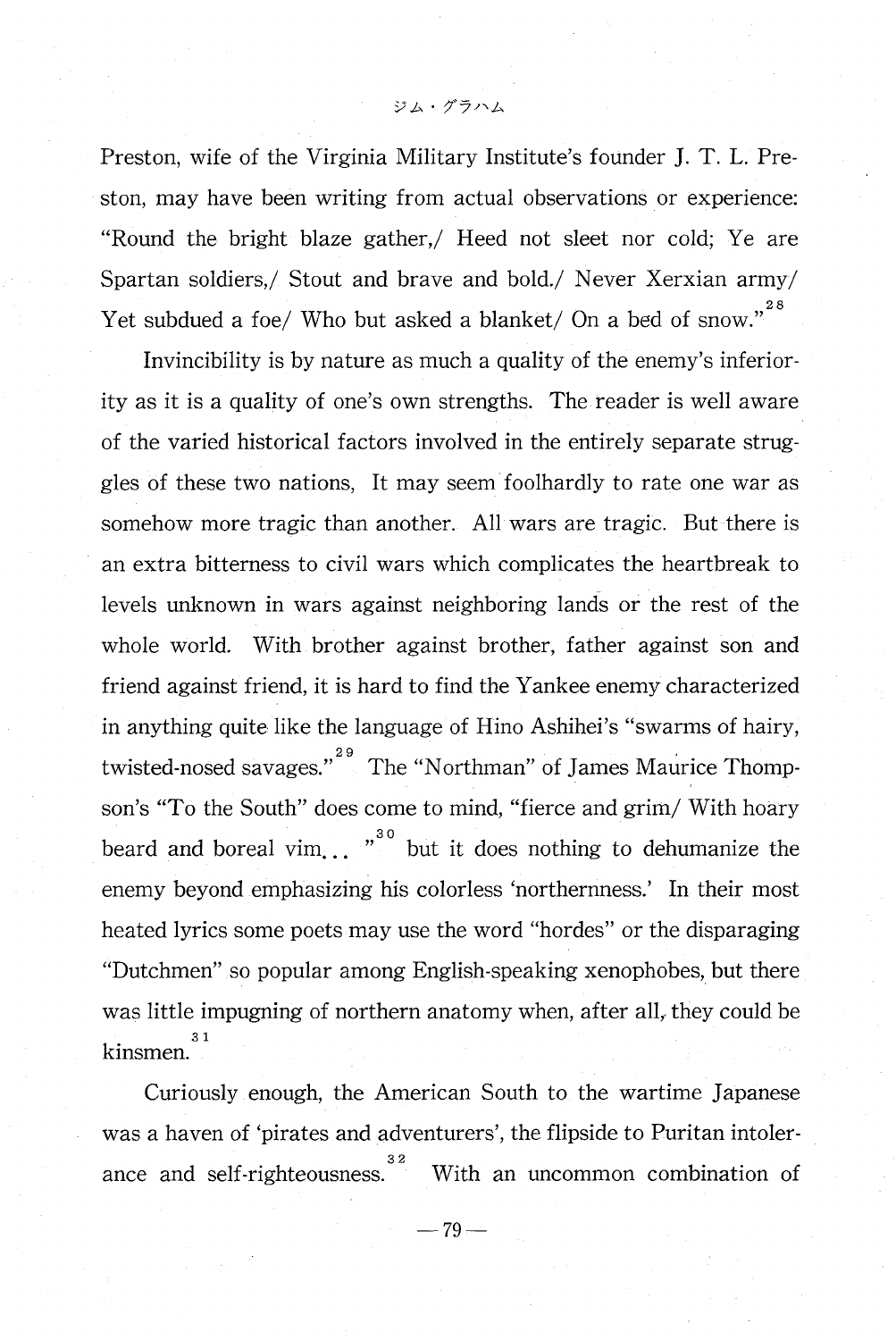accuracy and hypocrisy, propagandists told of plundered Indian land and conjectured that the white man's violence against the Indians por tended a threat to non-white Japan itself. <sup>33</sup> The novelist Dazai Osamu not particularly noted for his unswerving conservatism, still managed to be unequivocably anti-Anglo-Americanduring the war. Not only were their noses twisted, but he was "itching to beat the bestial, insen sitive Americans to a pulp."<sup>34</sup> All of this, of course, came surging forth on the joyous news that Pearl Harbor had been bombed. Takamura Kôtarô was somewhat more circumspect in his choice of words, though hardly less jubilant: "Remember December eighth!/ On this day the history of the world was changed./ The Ahe Anglo-Saxon powers /Oh this day were repulsed on Asian land and sea./ It was their Japan which repulsed them,/ A tiny country in the Eastern Sea,/ Nippon, the Land of the Gods/ Ruled over by a living god."<sup>3</sup>

Here Takamura does not stoop to caricaturzing the enemy according to racial stereotyes. Nevertheless, the smugness of implied superiority is clearly present. After the war Takamura would express remorse for his numerous poems that promoted Japaneseness' as an index of human worthiness. In the meantime, it was let the bombs fall where they may; bombs had a 'purifying' effect on his soul and provided a grand means of testing his unique Japanese capacity for endurance.<sup>3</sup>

It is also interesting that the world of popular song in wartime Japan was as unsuccessful as it was in maintaining a consistent salvo of venom against the Anglo-American enemy. For many in the military government the popular song dwelled too much on sad farewells and such frivolities as exotic charms of foreign girls. It was the 'enlight-

 $- 80 -$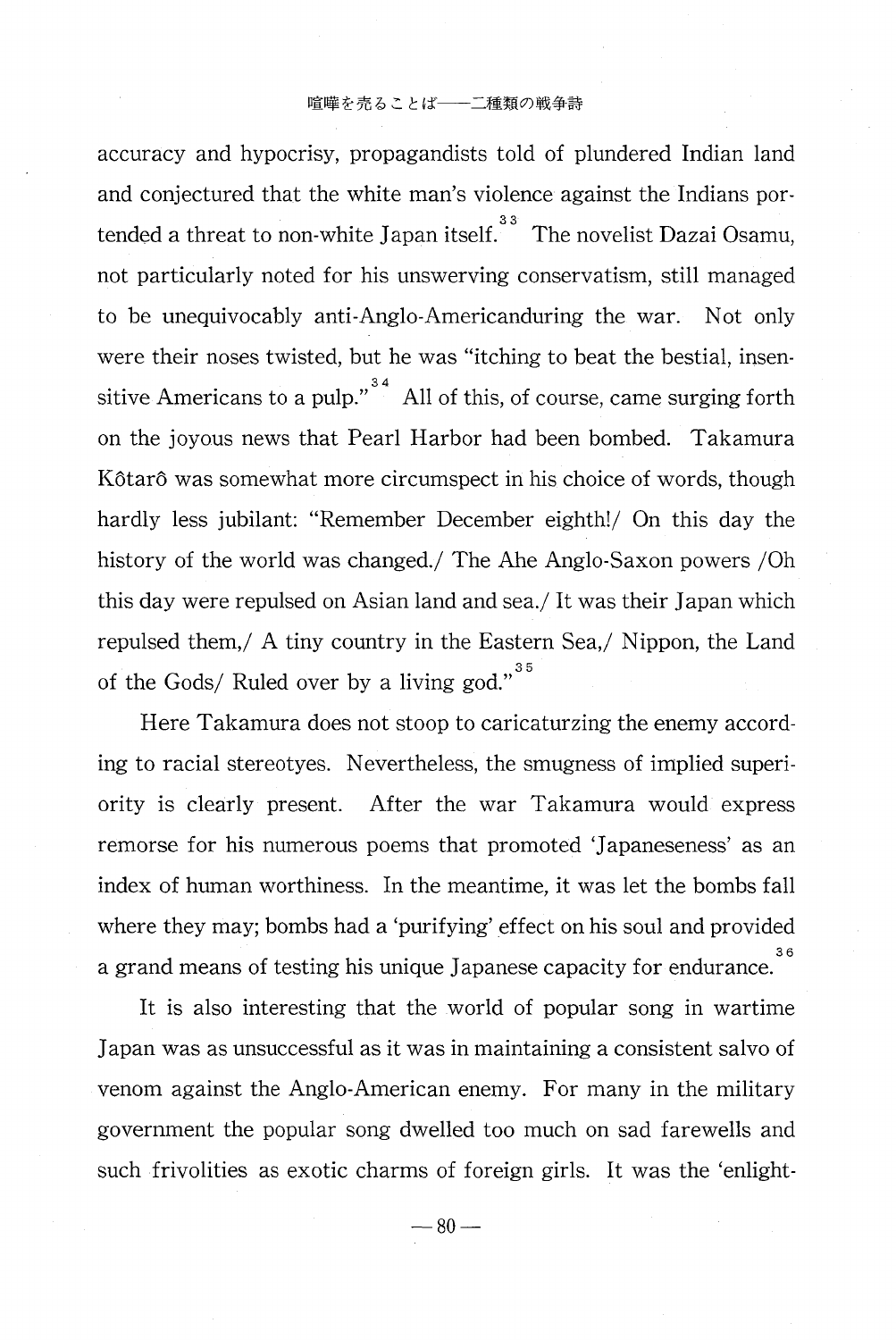ened' lyricist, the so-called artist who was consistently trustworthy in fanning the fires of war.  $37^{\circ}$  Conider the case of Noguchi Yonejirô who Donald Keene describes as "a man who had long lived abroad and even something of a reputation for his exquisite little lyrics in English."<sup>38</sup> In "Slaughter Them! The Americans and English Are Our Enemies ," Noguchi cannot control his bloodlust for "the countries that nurtured me for twelve years when I was young." And as writers are wont to do, Noguchi measures the value of these two cultures by the current quality of their literature. America, he laments, is no longer the land of Whitman, and England has failed to produce another Browning — so let' s shoot' em. "This is all-out, all-out."<sup>39</sup>. Noguchi took his poetry very seriously.

 The memorial to the fallen hero is universal. Expendable infantrymen may die in heaps, but the death of an important commander compels a society at war to reassess its risks and reaffirm its will to stay in the fight. Takamura's tribute to the downed Admiral Yamamoto begins with disbelief and shock. The sky has fallen: "Admiral Yamamoto Isoroku killed in battle./ That news is indeed like a bolt of lightning./ The blood throughout my body reverses course,/ And my brush no word can write." (One might wonder just what Takamura was expecting.) In yet another tribute he calls on Yamamoto's spirit to "scold" on from the distance as Japan continues to wage the struggle.<sup>4</sup>

Bushido or chivalry, the famed hero is not going to get away so easily, even in death. Takamura has the fallen admiral commanding from the afterlife. James Ryder Randall's Major Pelham, too, is of the "princes of the sky,/ Among the Southern dead. / How must he smile

 $-81-$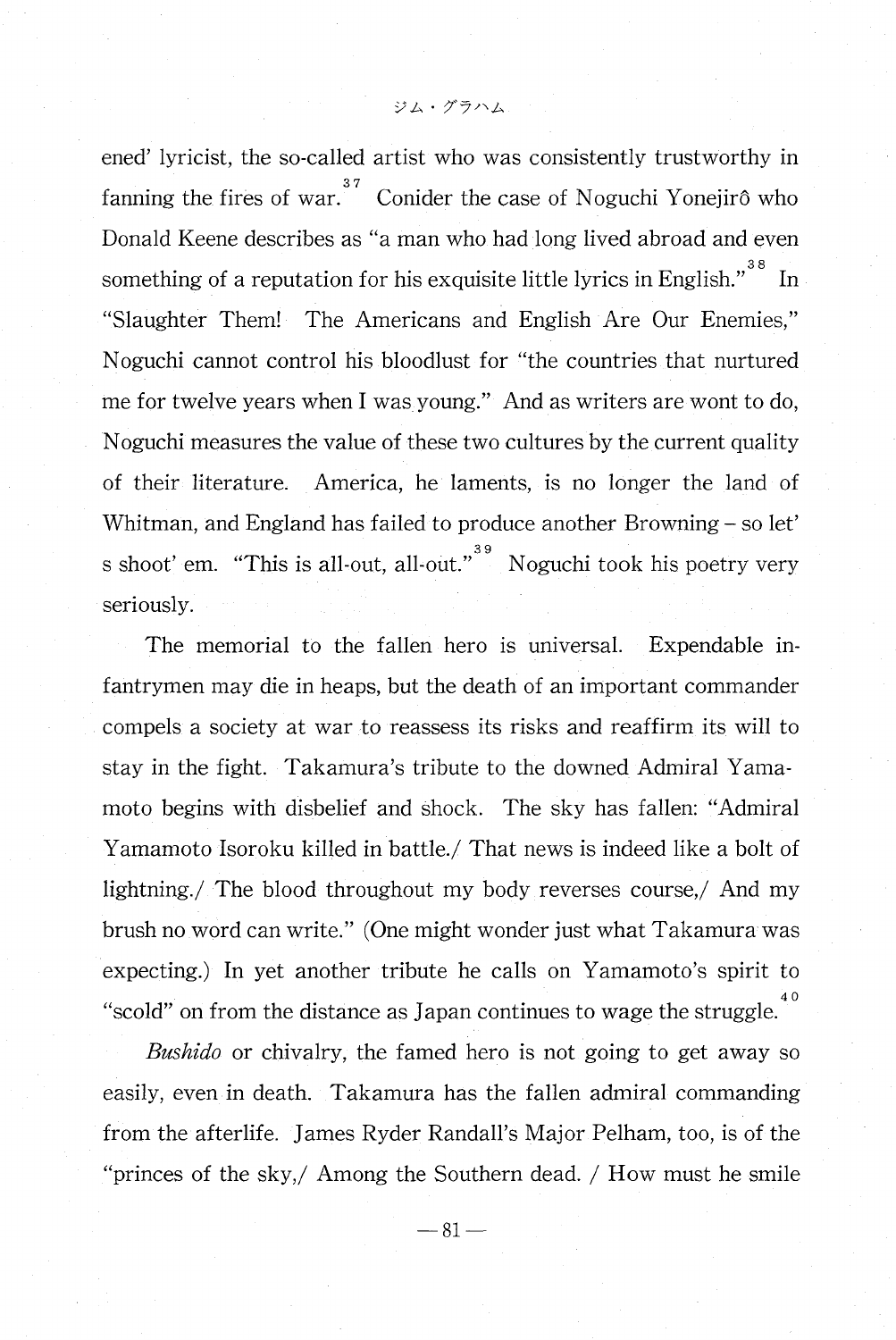#### 喧嘩を売ることば -- 二種類の戦争詩

on this dull world beneath,/ Fevered with swift renown ; / He, with the martyr's amaranthine wreath,/ Twining the victor's crown!"<sup>41</sup> What good are honor and glory if you can't take them with you? So much for impermanent cherry blossoms.

What becomes of patriotic war poetry when defeat is imminent? Here the differences are great. The great majority of Japan's poets were embarrassed by what they had written during the war and even changed careers due to their heavy involvement with "Japanism." As brave and heroic as many military men might have truly been, their praises went unsung in the humility of unconditional surrender. We know that this was far from the case in the American South where such Confederate leaders as Lee, Davis and Jackson became nothing less than a holy trinity. Japanese artists with an eye to defining their nation had a far greater stretch of traditions to draw from. What's one stupid mistake? For the defeated South — Lee, Davis and Jackson were Southern tradition.

 There are, nevertheless, some common meditations on the future in the final moments. For Magaret Junkin Preston, solace was found in "A Past whose memory makes us thrill  $-$  " That past was the mirror image of a future that Preston believed would be matched with equal of heroism. In "Acceptation" she concludes: "Then courage, brothers! — Though each breast/ feel oft the rankling thorn, despair,/ That failure plants so sharply there  $-\prime$  No pain, no pang shall be confest: We'll work and watch the brightening west,/ And leave to God and Heaven the rest." $4$ 

 $-82-$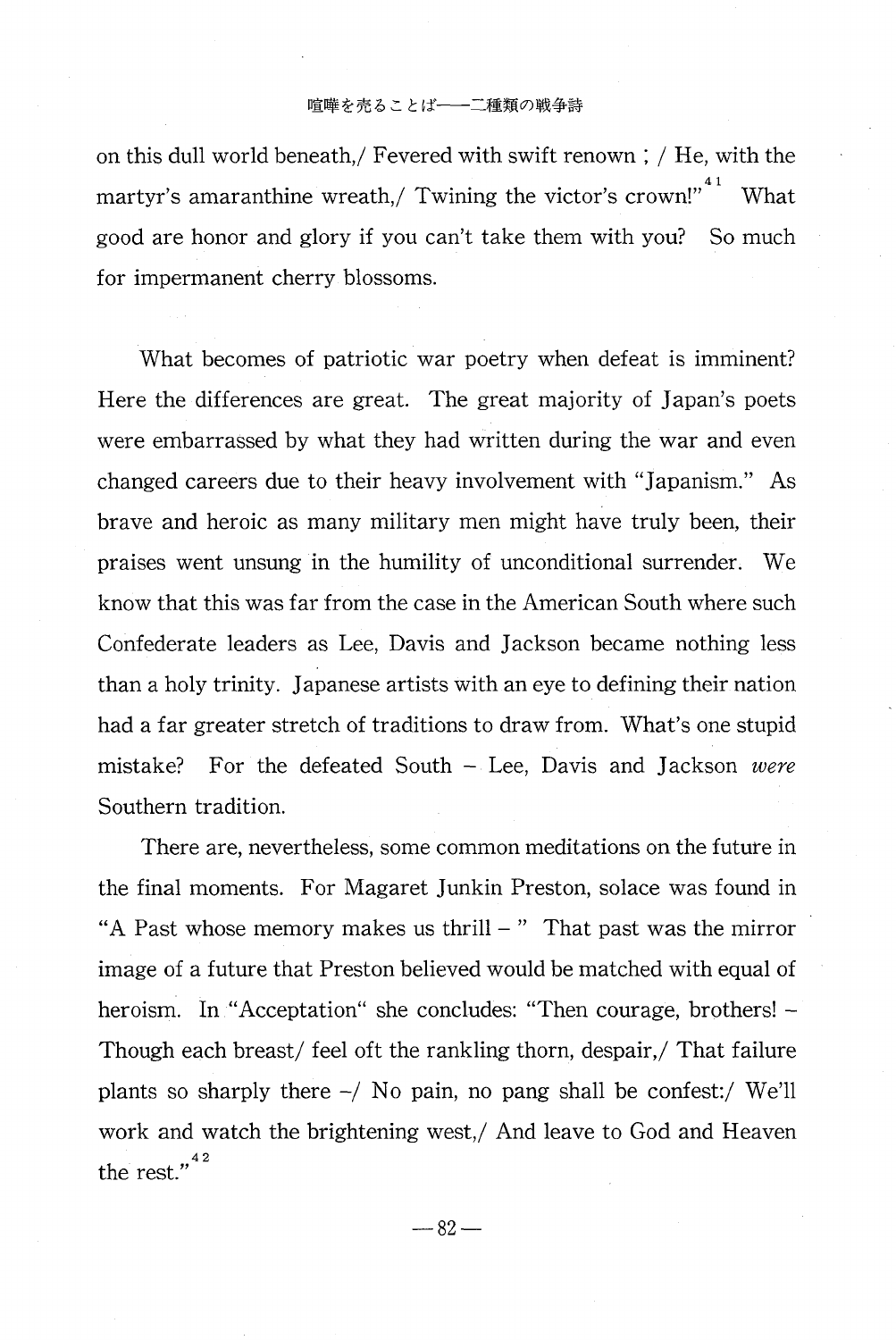These sentiments are reflected in the final poem of a Kyoto Universtity literature student whose plane was downed less then a month before war's end. (I do not know if he was writing to be published. As noted earlier, writing poetry came 'naturally' to gentleman-warriors in such situations.) He knew Japan would lose, and believed that losing was not the end: "Cease your optimism,/ Open your eyes,/ People of Japan!/ Japan is bound to be defeated./ It is then that we Japanese/ Must infuse into this land/ A new life./ A new road to restoration/ Will be ours to carve." $^{4}$ 

 In fact, in the minds of some extremists the horrific defeat was a great spiritual experience that the nation only stood to gain from in the  $long$  run.  $44$ Southerners, too, were philosophical in defeat, but in different ways. Why had God allowed something like this to happen? They had only minded their own business and hoped the North would do the same. The obsessions with the status quo and fear of change had compelled them to follow leaders whose talents for flattery and bombast had dragged them into a war they could not possibly win. This was their great sin — not slavery. For all their humility in the face of defeat there was still a faint but steady glimmer of hope that the South shall *rise again*. <sup>45</sup> There would be heritage days of parades, speeches and poems for years to come.

While writers of science fiction pulp might enjoy second guessing history, these unextraordinary and forgettable poems inspired by hopeless causes are more engaging for their pathos and irony. I have suggested a lively base for comparison exists between these two soci-

 $- 83 -$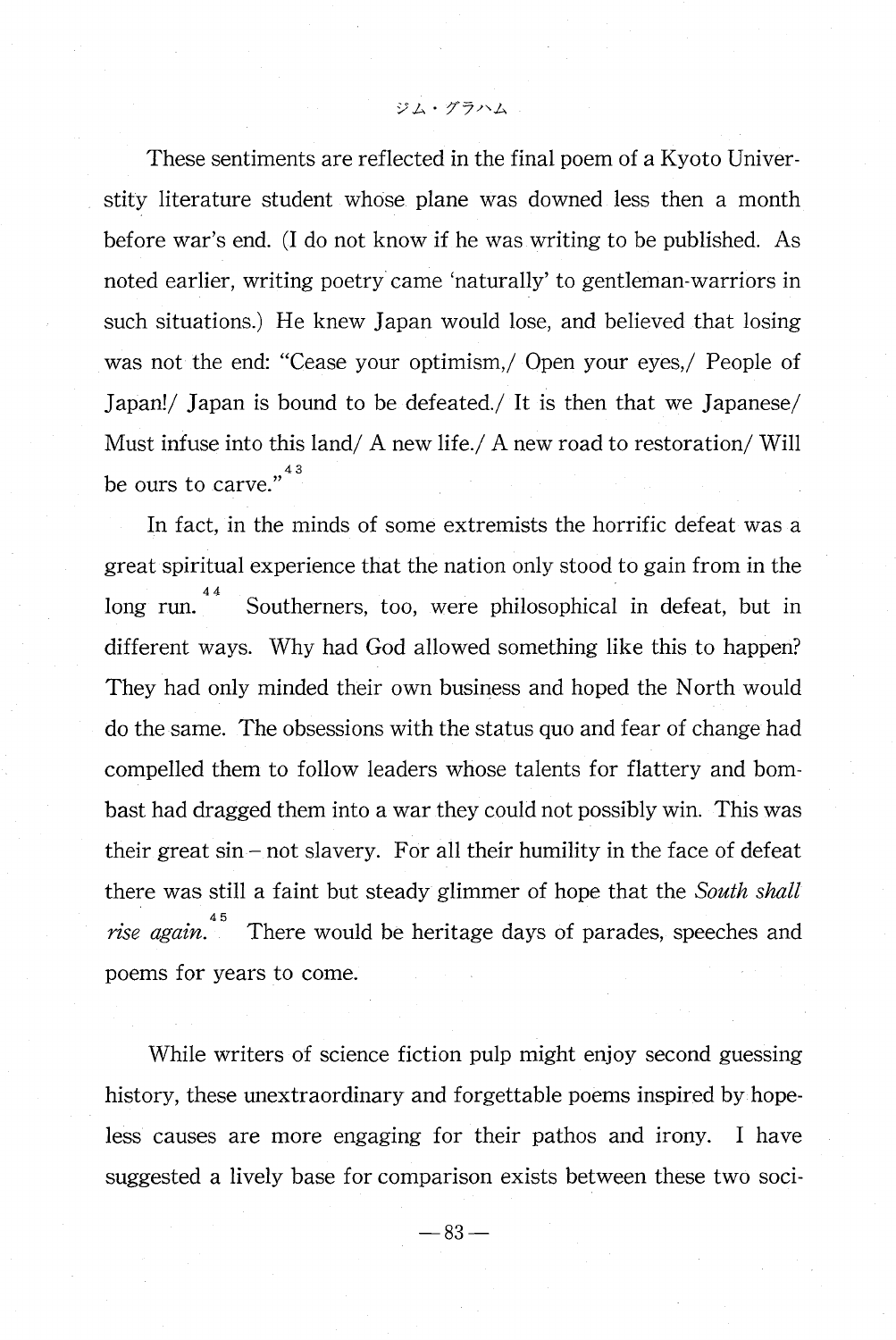### 暗嘩を売ることば–––二種類の戦争詩

eties which are entirely separated by space and time. My emphasis has been on poetry, and where possible only that which was written while war was in progress. Through them I have attempted to demonstrate a common claim to invincibility, stoic resolve and mythic glory that is the reserve of competitive people proud of their 'uniqueness' and mindful of a past, even when that past is not entirely real or their own.

In the acclaimed 1989 PBS documentary on the American Civil War, the Southern novelist and historian Shelby Foote called the war "the crossroads of our being." Any attempt at understanding the United States, he urged, must begin with an appreciation of what happened between 1861 and 1865. <sup>46</sup> Imagine a Japanese making a comparable claim about what happened between 1941 and 1945. It's unthinkable. Keene points out that the literature of the Greater Asian War should not be seen as something typical of the Japanese.<sup>47</sup> There were many who were indifferent, for example, when General Nogi committed *seppuku* upon the death of the Meiji emperor in 1912. It was an anachronism with no relevance to daily life.<sup>48</sup> Keene blames the heavy pressures of conformity during the Greater Asian War for the staleness of the poetic art. Still, the cooperation enjoyed by the military authorities was almost total and unquestioning.<sup>49</sup> Not so in the Sout. where freedom was the whole point of the war  $-$  and how can a government struggle for freedom while at the same time deny it to its people?<sup>5</sup>

 If the chivalrous South lacked artistry from the outset, the "soul of Japan" had had its artistic integrity seduced by fleeting triumphs. It is fair to say that in ink or in blood, the exhilaration of playing out the

 $-84-$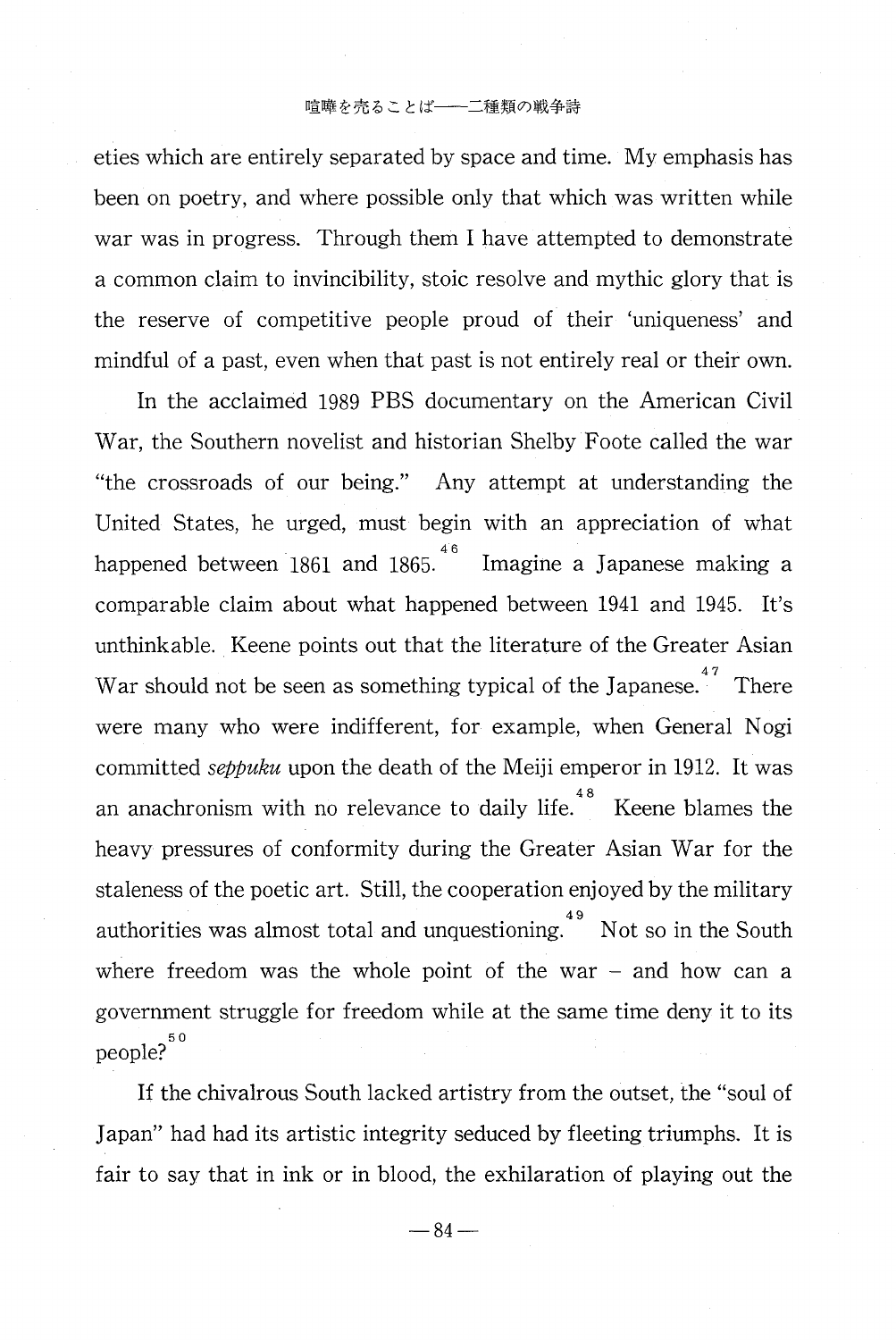cherished myths of bushido and chivalry was a temptation too few could resist.

 $\mathcal{Y} \mathcal{L} \cdot \mathcal{I} \bar{\mathcal{I}} \cap \mathcal{L}$ 

## —Notes —

 $1$  William Faulkner, Faulkner at Nagano, ed. Robert A. Jelliffe (Tokyo: Kenkyusha, 1966), pp. 85-86: "We had at one time a tradition of an aristocracy something like the Japanese samurai, and also a peasantry which was somewhat like the Japanese peasantry, that was the connection I saw between our two peoples to make us understand one another possibly."

 $2^{2}$  David Treadwell (Los Angeles Times), "Japanese Find Kindred Spirits in Deep South," Japan Times, 19 Mar. 1989, "Lifestyle Sec."

 Chico Harris, "The Old Man's Still in Great Health and Going Strong," The Daily Mississippian, 19 Jul. 1989, "Opinion Sec." : "The seed of worry about the old man had been planted. As time approached 4:30, it was growing like kudzu."

See also C. Ritchie Bell and Charles Reagan Wilson, Encyclopedia of Southern Culture, 1st ed. (1988) , "Kudzu."

4 A more detailed comparison than that given here appears in Saruya Kaname's *Amerika Nanbu no Tabi* (Tokyo: Iwanami, 1979), pp. 191-99.<br>
<sup>5</sup> Donald Keene, *Dawn to the West*, Vol. I I (New York: Holt, Rinehart and Winsto Saruya Kaname's *Amerika Nanbu no Tabi* (Tokyo: Iwanami, 1979), pp. 191-99.

Rinehart and Winston,1984), pp. 292-93.

Donald Keene, *Dawn to the West*, Vol. I I (New York: Holt,<br>
Rinehart and Winston,1984), pp. 292-93.<br>
<sup>6</sup> Carl Bode, *Anatomy of American Popular Culture*, 1840-1861<br>
(Westport, Connecticut: Greenwood Press, 1983), p.188.<br> Carl Bode, Anatomy of American Popular Culture, 1840-186.<br>
(Westport, Connecticut: Greenwood Press, 1983), p.188.<br>
-85 -(Westport, Connecticut: Greenwood Press, 1983), p.188.

 $-85-$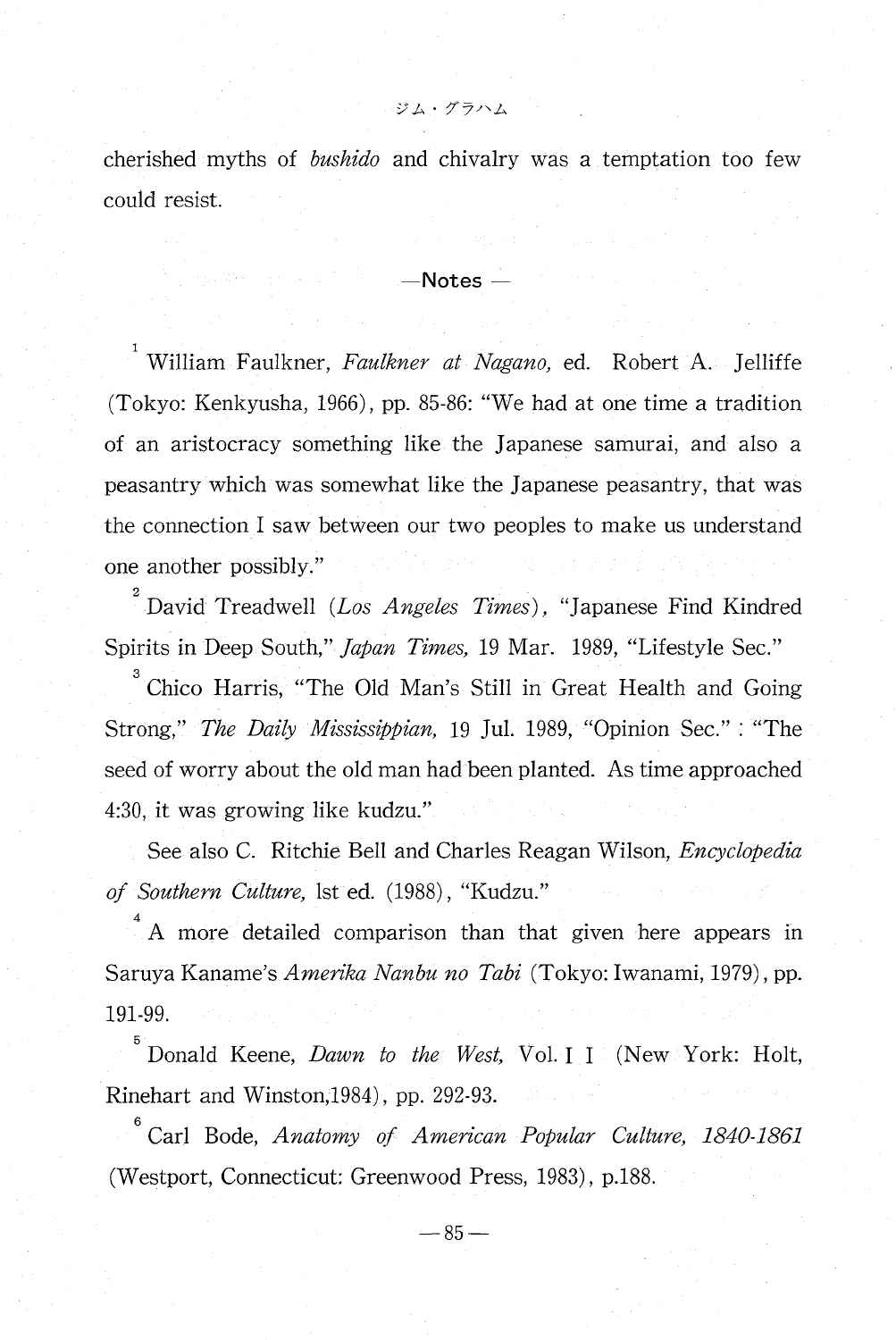<sup>7</sup> W. J. Cash, *Mind of the South* (New York: Random House, 1941), p. 97.

 $8^8$  W. J. Cash, *Mind of the South*, p. 99.

 Columbia Litemary History of the U. S., gen. ed. Emory Elliott (New York: Columbia University Press, 1988) , p. 264.

 $^{10}$  Frank L. Owsley, *Plain Folk of the Old South* (Baton Rouge: Louisiana State University, 1949) , p. 147-49: Owsley uses the 1860 census to base this assertion, citing that of a white population of 7,400,000 there were 25,882 students attending colleges in the South whereas the North had 27,408 to its white population of 19,000,000. Even so, Owsley attributes the accessibility of an education to the academies and not the colleges which the poor could not afford. On the surface at least there were no barriers toward getting an education. It comes as no surprise, therefore, that the Old South, as Owsley has it, would have had one of the highest literacy rates in the world, comparable with those of the Low Countries, Scandinavia and Prussia.

 $11$ <sup>1</sup>This is my own inference, derived from sources directly related to my subject as well as one which isn't. The following say as much: Emory Thomas, The Confederate Nation (New York: Harper & Row, 1979) , p. 229; Edmund Wilson, Patriotic Gore (Boston: Northeastern University Press, 1984 ed.) , 468; Donald Keene, "The Greater East Asia War," in *Appreciations of Japanese Gulture* (Tokyo: Kodansha, 1981), p. 318-19; and Julia C. Lin, Modern Chinese Poetry: An Introduction (Seattle: University of Washington Press, 1972) , p. 171.

 12 Donald Keene, "The Sino–Japanese War," in Appreciations of Japanese Culture, p. 267.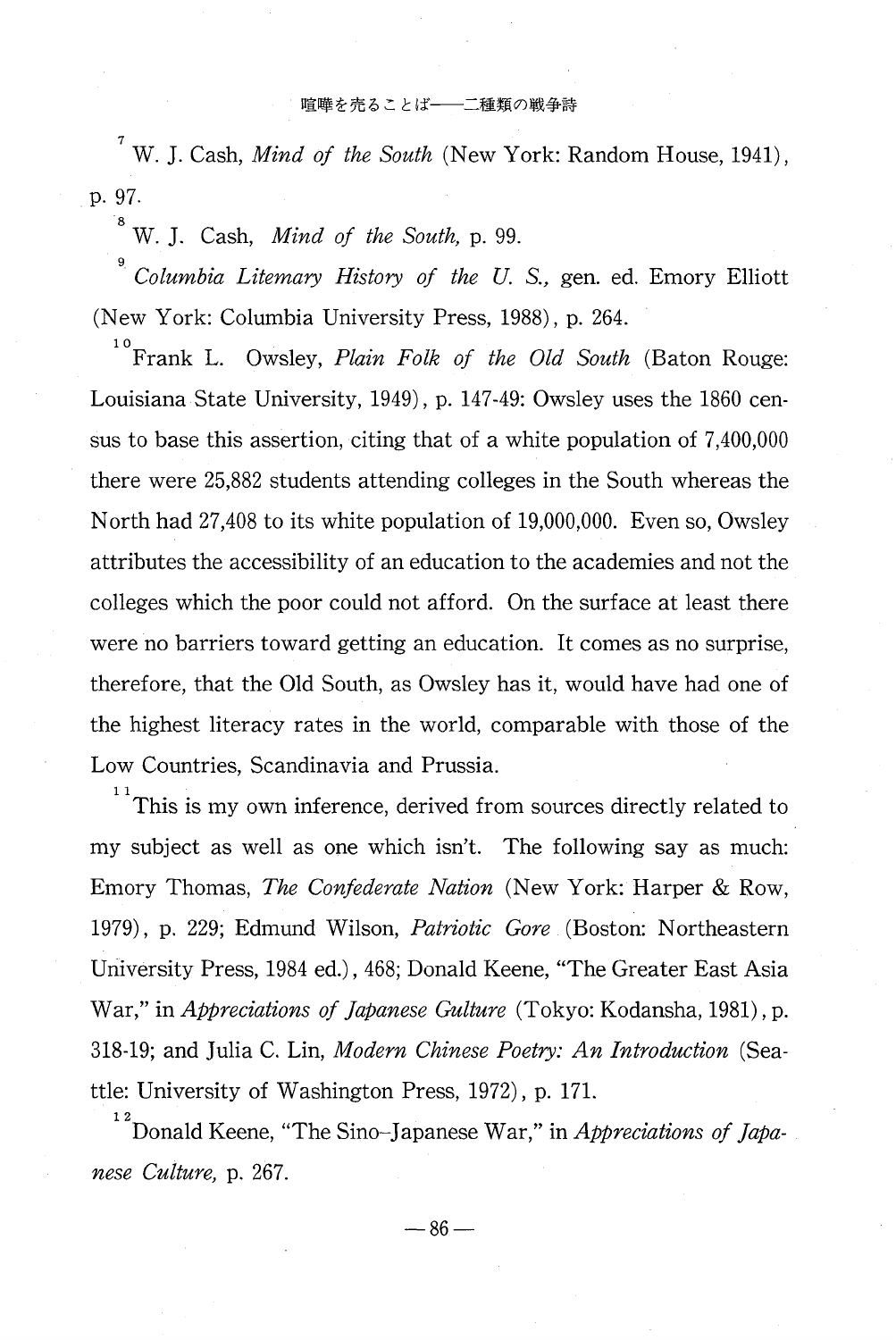13 John Newman, Bushido: The Way of the Warrior (London: Bison Books, 1989), p. 182; also, see John W. Dower, War without Mercy (New York: Pantheon, 1986) , p. 44: This is not intended as facetiousness. The common Japanese soldier in the Greater Asia and Pacific War is said to have used the lowly bayonet to live out his samurai fantasies. John W. Dower suggests that some of the war's most heinous atrocities were linked to very unchivalrous abuse of the bayonet by ordinary foot soldiers.

 $14$  Mary Chesnut's Civil War, ed. C. Vann Woodward (New Haven Yale University Press, 1981), p. 563.

 $\mathbf{1}$ Mark Twain, Life on the Mississippi, in Mark Twain: Mississippi Writings (New York: Library of America, 1982), pp. 500-01.

 $16$  John W. Dower, *War without Memcy* (New York: Pantheon, 1986), pp. 231-33; also see Li Baiyao, Bei Qi Shu, Vol. 41 [Book 2] (Zhonghua Shuju), p. 544.

 $17$  Inazo Nitobe, *Bushido: The Soul of Japan* (Rutland, Vermont Tuttle, 1990), pp. 165-66.

<sup>18</sup> In Ivan Morris, *The Nobility of Failure* (Rutland: Tuttle, 1975), p.276.

 19 Quoted by Joseph Gustaitis, "Personality Sec.," in America's Civil War, Sep. 1992, p.14.

 20 Poems and Songs of the Civil War, ed. Lois Hill (New York: Fairfax Press, 1990), pp.28, 37.

 $^{21}$ Poems and Songs, p.10.

 $\mathbf{2}$ 

 $^{22}$ Poems and Songs, pp. 62, 70-1.

Songs of Civil War, prod. Ken Burns, PBS (on video); also, see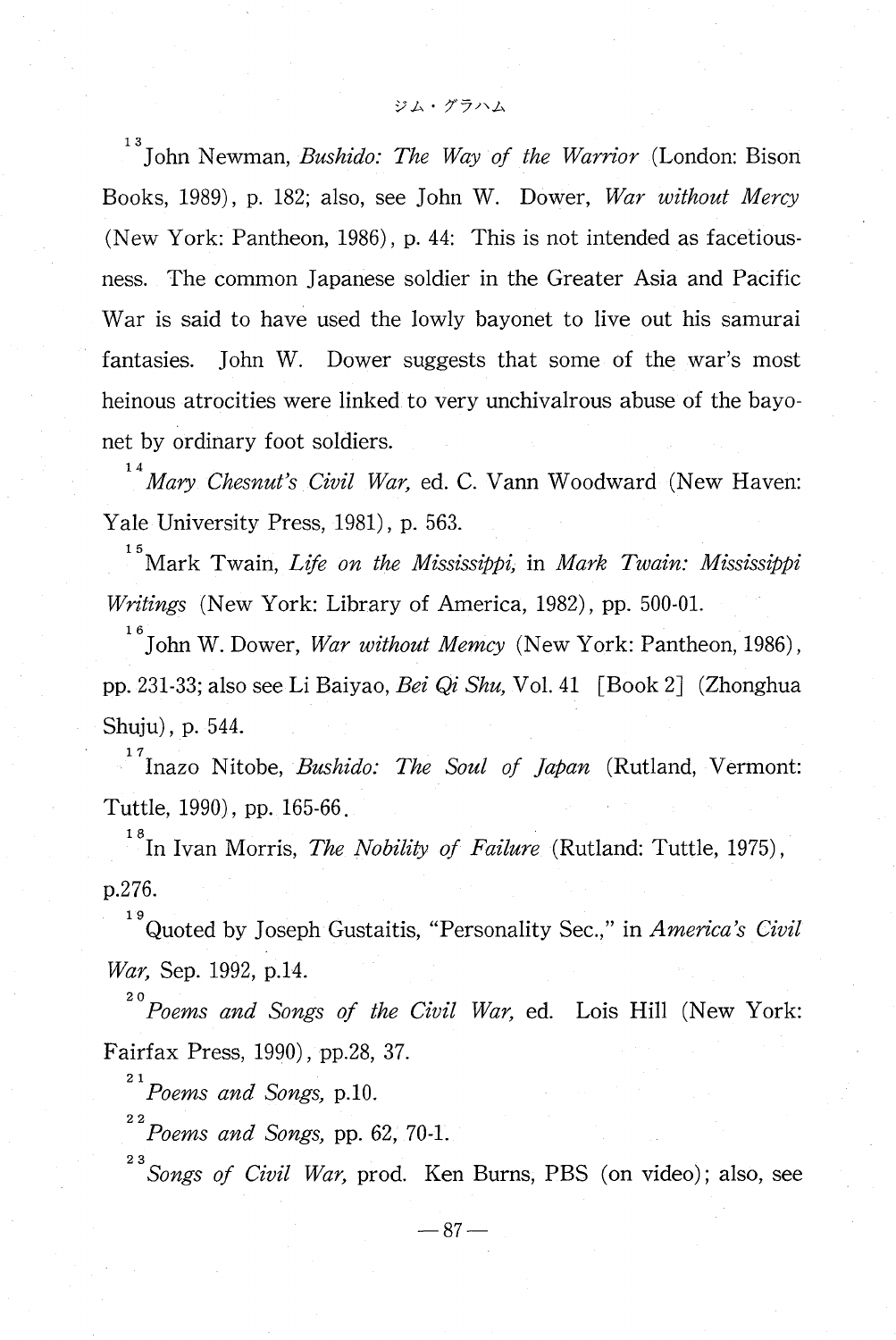Alice Kay Hopkins, "Southern Belles at War," in America's Civil War, May 1992, pp. 38-44.

<sup>24</sup> Nitobe, p.152

 25 Takamura Kôtarô Zenshû Vol.III (Tokyo: Chikuma Shobô, 1976), pp. 49-50.

<sup>26</sup> Lyrics by Saeki Takao, King Records Inc.

 $\frac{27}{10}$  Translation by Keene, "The Greater East Asia War," p. 305.

 28 Poems and Songs of the Civil Wal, pp. 14-15, 18: While these are classical references known widely among even those without formal education, they are nonetheless reminiscent of a time when classical education in Latin and Greek was de rigueur in the South.

<sup>29</sup> Keene, "The Greater East Asia War," p. 311.

 $30^3$  Poems and Songs of the Civil War, p. 11.

 31 An absorbing interpretation of the Civil War as a 'racial' battle between the Anglo-Saxon North and the Celtic South is Grady McWhiney and Perry D. Jamieson's Attack and Die: Civil War Military Tactics and the Southern Heritage (University, Alabama: University of Alabama Press, 1982); "Pope and his Dutchmen" appear in "Stonewall Jackson's Way" by John Willimson Palmer in Poems and Songs of the Civil War, pp. 83-84.

 $32$ <sup>32</sup>Dower, p. 224.

 $33$  Dower, p. 26.

 $34$ Dower, p. 242.

<sup>35</sup> Translation by Keene, "The Greater East Asia War," p. 304.

<sup>36</sup> Dower, p. 230, and *Takamura Kôtarô Zenshû*, Vol. III, p. 239.

 37 Dower, p. 214: It is only common sense that a CD retrospective of

 $-88-$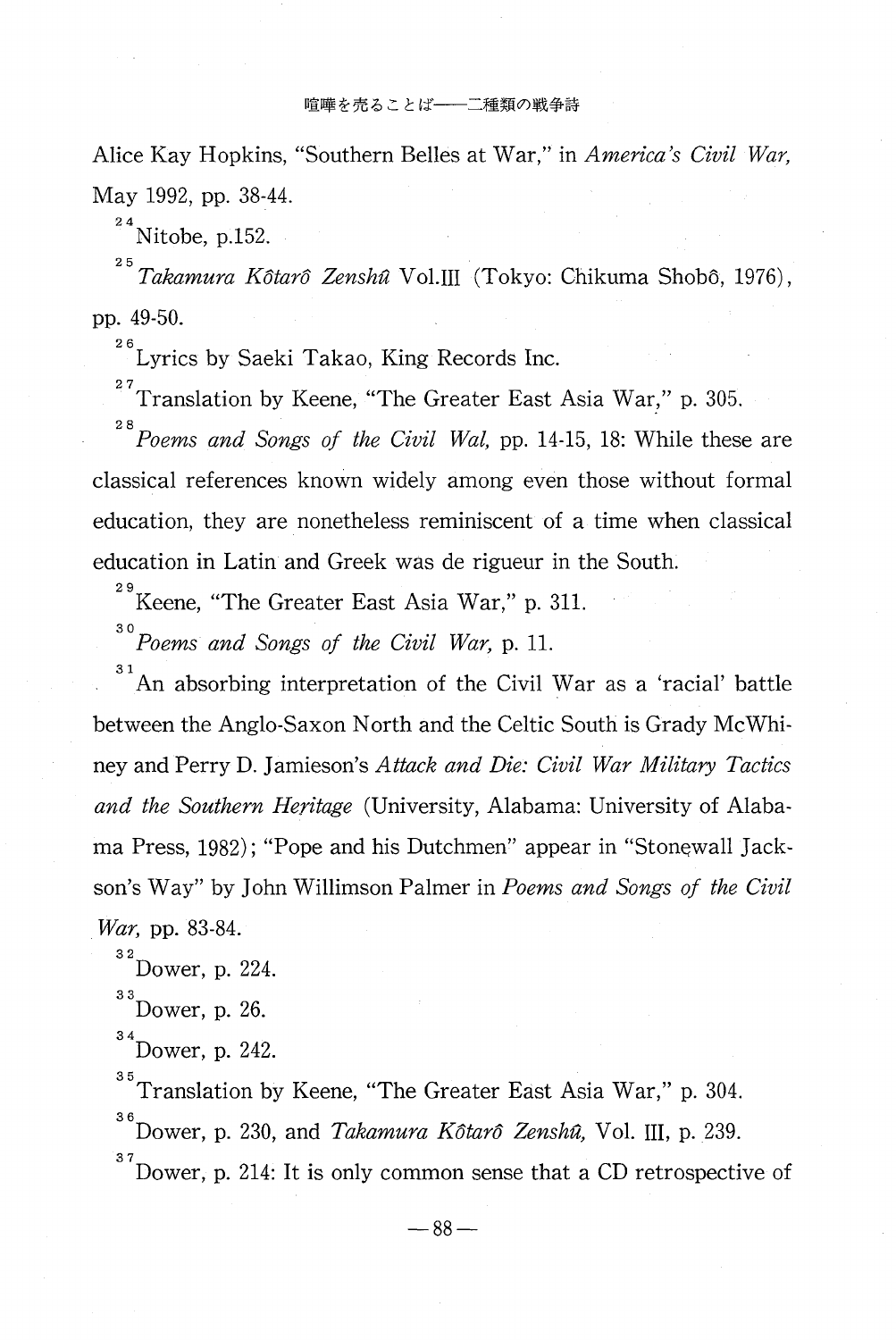wartime pop selections would exclude what rare undisguisably anti-American and anti—Angolo songs there were. One such retrospective put out by King Records contains several patriotic songs filled with

ジム・グラハム

grand and glorious imagery, but a greater number contain less extravagantly stated emotions of loneliness and a longing for mother or wife. Foreign women also figure among these universals of wartime wistfulness. Of the twenty song titles, two mention Chinese girls — one from Shanghai and the other from Manchuria. Yet a third is called "Bride of the South."

 38 Keene, "The Greater East Asia War," p. 318.

 39 Keene, "The Greater East Asia War," p. 318.

<sup>40</sup> Takamura Kôtarô Zenthû, Vol. III, pp. 92-98. Special thanks to Professor Kazuya Honda.

 $^{41}$  Poems and Songs of the Civil War, p. 79-80.

 $A^{42}$  Poems and Songs of the Civil War, p. 127.

<sup>43</sup> Quoted in Morris, p. 312.

 $^{44}$ Morris, p. 313.

<sup>45</sup> Bertram Wyatt-Brown, Southern Honor (New York: Oxford University Press, 1982), p. 28-29.

<sup>46</sup> Shelby Foote interview in Southern Partisan, Vol. XII, First Quarte 1992, p. 35.

 $^{47}$ Keene, "The Greater East Asia War," p. 318.

<sup>48</sup> Carol Gluck, *Japan's Modern Myths* (Princeton: Princeton Univer sity Press, 1985), p. 225.

<sup>49</sup> Keene, *Dawn to the West*, pp. 358-59: The notable exception to this is Kaneko Mitsuharu whose 'opposition for opposition's sake' approach